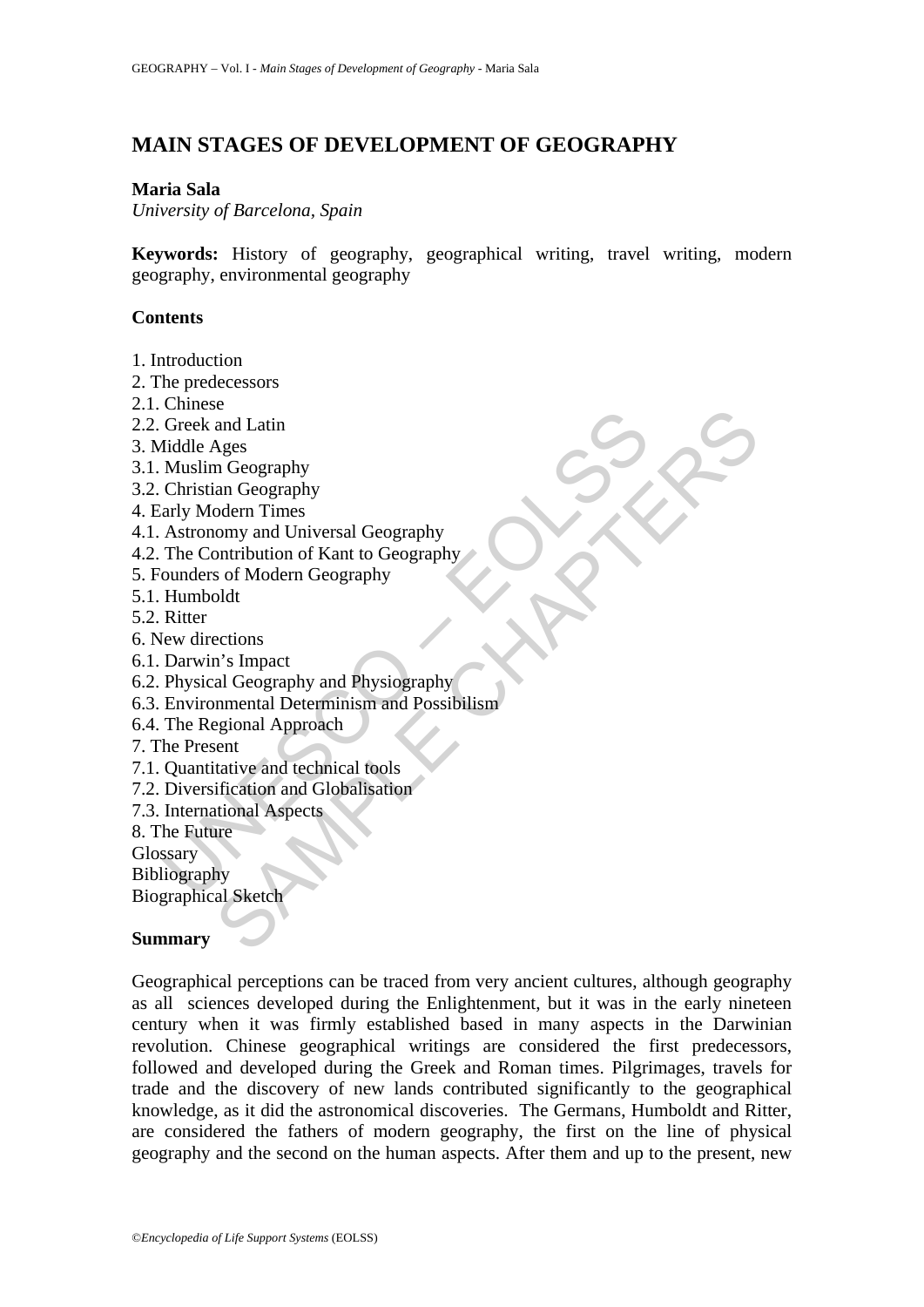directions have developed within geography, mainly due to the introduction of quantitative and technical tools and to the recent globalization.

#### **1. Introduction**

The history of geography is closely connected with the history of human society and its development. It is part of human interests, and precedents can be found in all ancient cultures. But as a science, geography is relatively young and many of its fundamentals appear during the nineteenth century.

For Kish Geography is as old as man's search for soil to dig for plantings, for a path that leads to water, for a trail to a place where hard rock for arrowheads may be found. But Geography is also as new as man's current search for ways to relieve urban congestion, to establish well-marked international boundaries, to describe and analyze vegetation patterns in remote parts of the earth.

While the first geographical references are from travelers describing the landscapes and the people living in them, the first scientific studies are from mathematicians and physicists interested in the environment. It can thus be said that the foundations of geography are in the natural sciences, from the need to explain the physical environment and also on the idea of the influence of this environment on humans and society.

Stablish well-marked international boundaries, to describe and stablish well-marked international boundaries, to describing lecents in the first geographical references are from travelers describing people living in them, Livingstone asserts that for generations, geography has been intimately involved in exploration, at least since the time of Muslim scholar-travelers, the voyages of the Scandinavians, Chinese, and medieval Christian adventurers. But it was with the European voyages of reconnaissance, during the fifteenth and sixteenth centuries, that this first-hand knowledge of the world contributed most decisively to coherent body of geographical knowledge of the terrestrial globe. The significance of scientific travel was mainly due to Alexander von Humboldt through his explorations in South America.

n well-marked international boundaries, to describe and analyze vegeta<br>remote parts of the earth.<br>It well-marked international boundaries, to describe and analyze vegeta<br>remote parts of the earth.<br>It is experimented in the The knowledge explosion occasioned by the European voyages of exploration brought new cartographic challenges and accomplishments. Although around the Mediterranean, Portolano Sea charts had been circulating for a long time and there already existed various *Mappaemundi,* the new lands discovered had to be reduced to paper. Gerard Mercator solved some of the mathematical problems associated with transferring a sphere to a flat surface with his famous map projection. In the following centuries, geography's close links with cartography continued to be maintained. The map, as both graphic language and visual representation, continues to be used as a geographical tool, at present with the invaluable assistance of remote sensing and Geographical Information Systems.

The first work entitled G*eography* was written in Alexandria, in the third century B.C., by Eratosthenes. From those beginnings the study of the earth as the home of humans, of earth processes, and of the distribution of terrestrial phenomena has continued to our day. Writings range from biblical texts and early Greek explanations to the first formal statements on geography as a science, written between 1650 and 1850.

#### **2. The Predecessors**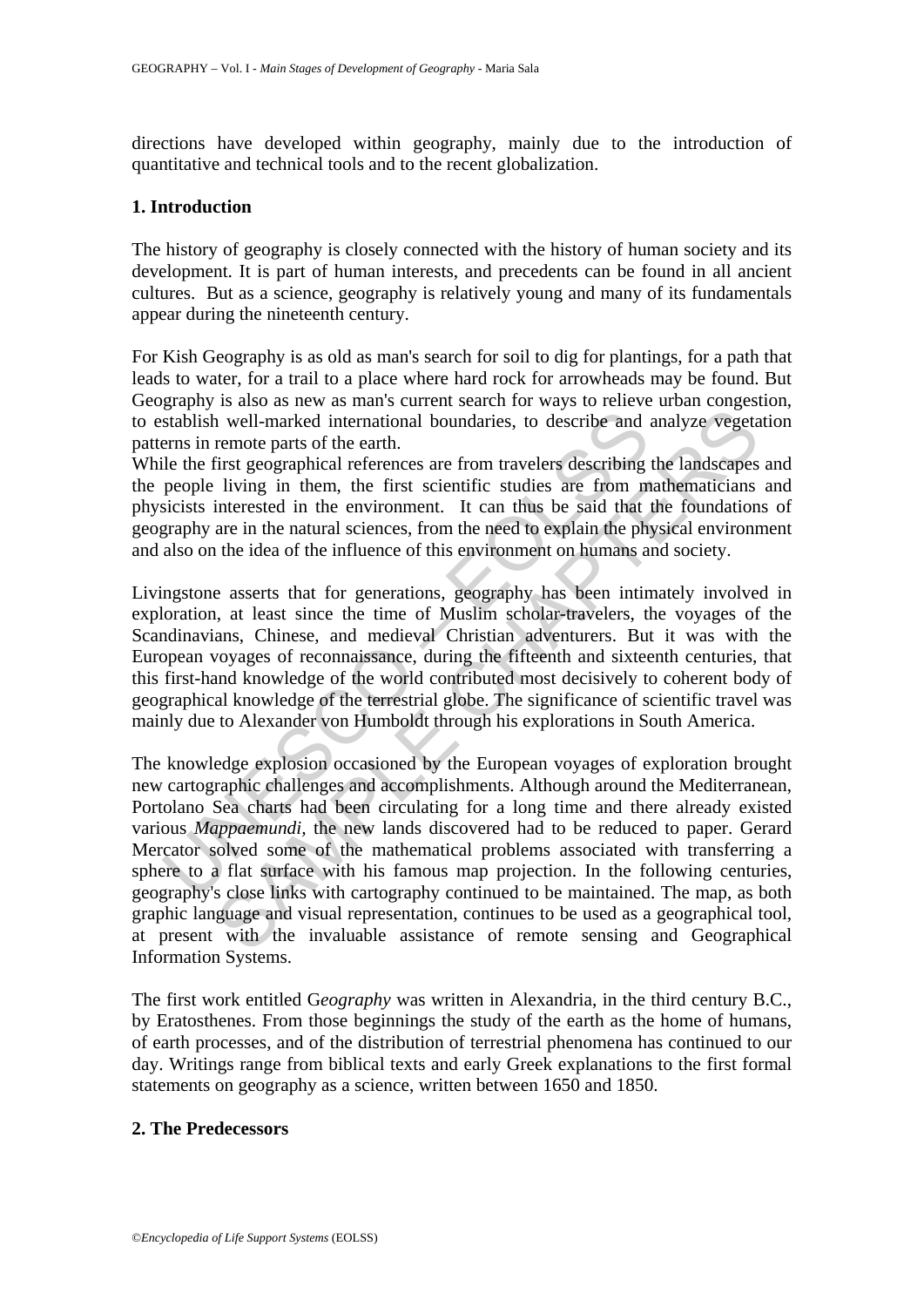### **2.1. Chinese**

Kish presents several Chinese geographical writings taken from the work by Needham and Wang Ling, *Science and Civilization in China.* The section dedicated to earth sciences includes examples of early Chinese geographical writing.

The oldest Chinese geographical document is *The Tribute of Yü*, written during the 5<sup>th</sup> century B.C. and considered the first naturalist document in Chinese history. It is a survey of several provinces of China, including their soils, agricultural products and great rivers. Needham and Wang Ling believe it may be contemporary with the work of the Ionian geographer-philosophers.

Other Chinese geographical documents are descriptions of southern regions and foreign countries, written during the first millennium of the Christian era. A much later book (fourteenth century) deals with Chinese trade with lands around the Indian Ocean and beyond.

A Chinese pilgrim, Hsüan-Chang, wrote on Indian cosmography and on the lands and peoples of southern Asia during the  $7<sup>th</sup>$  century A.D. Fa'Hsien,  $5<sup>th</sup>$  century A.D., describes his pilgrimage travels. It has to be borne in mind that to Buddhist a travel to India is similar to the Muslims pilgrimage to Mecca. Chau Ju-Kua dealt with Chinese overseas trade and maritime expeditions of the  $13<sup>th</sup>$  century, a book of the typo of a geographical encyclopedia

ntries, written during the first millennium of the Christian era. *I*<br>rteenth century) deals with Chinese trade with lands around the<br>ond.<br>Thinese pilgrim, Hsüan-Chang, wrote on Indian cosmography and<br>ples of southern Asi written during the first millennium of the Christian era. A much later to century) deals with Chinese trade with lands around the Indian Ocean pilgrim, Hsüan-Chang, wrote on Indian cosmography and on the lands southern As Slaymaker, in *Physical Geography*, asserts that from the five types of Chinese geography recognized by Needham and Wang Ling there are three that bear on physical geography: hydrographical books and coastal descriptions  $(5<sup>th</sup>$  century B.C.), local topographies or gazettes  $(4<sup>th</sup>$  century A.D.), geographic encyclopedias  $(4<sup>th</sup>$  century A.D.). In addition, the Chinese cartographic tradition, culminating in Chu Ssu-Pen's map of China (1311-1320) was significantly ahead of European work at the time.

## **2.2. Greek and Latin**

The principles of geographical writing were formulated in the days of Greek and Hellenistic science. Homer's *Iliad* and *Odyssey* (9<sup>th</sup> century B. C.) are often considered to be the first geographical works, in the sense that they provide detailed descriptions of the people and places visited.

For Kish, Hesiod's poems represent the earliest written traditions of our Greek heritage. Hesiod  $(8<sup>th</sup>$  century B.C.) wrote about the yearly cycle in the life of Greek country folk. *Works and Days* has been called a shepherd's calendar, and describes the march of the seasons and the associated environmental changes. In the poem *Theogony,* he describes the power of the winds over the lives of men.

Holt-Jensen explains how scholarly Greek writers produced topographical descriptions of places in the known world, discussing both natural conditions and the way of life of the people living there. Herodotus (485-425 BC), although considered the father of history, described geographical events in a geographical setting, and some of his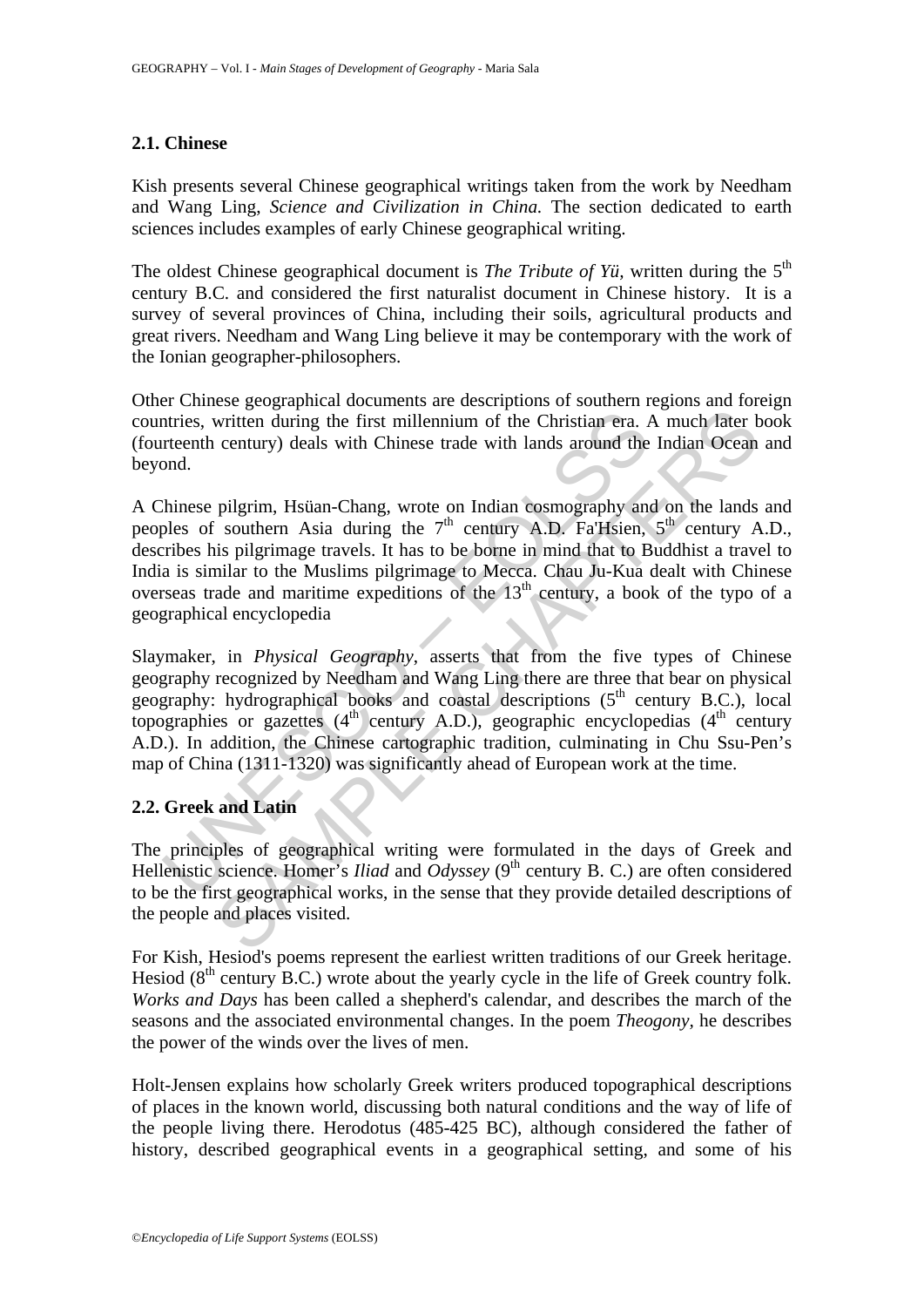writings are truly geographical in character. He not only described geographical phenomena as, for example, the annual flow of the Nile, but also attempted to explain them. In addition, he incorporated older sources of geographical information, including the existing maps. In this way Herodotus used earlier theories and descriptions which would otherwise have been forgotten.

It was Aristotle, about a century after Herodotus, who produced observational evidence for a spherical form for the Earth. The scholars at the Museum in Alexandria were then able to establish the foundations for the calculation of latitude, longitude and the size of the Earth. In the 3rd century B.C., Eratosthenes (276-494, BC) made the first accurate estimation of the length of the Earth circumference with an error of only 90 km in respect to the present knowledge and has been considered as the father of scientific geography. Of equal importance was his development of systems of coordinates for the world, latitude and longitude, which he used to locate places and to measure distances. This made it possible for him to draw the first rather accurate map.

Hippocrates of Cos (460- 360 B.C.), although best known for his contributions to medicine, was one of the first writers to take into account the relationship between the environment and the health and general character of men. Aristarchus of Samos (c. 3 10-230 B.C.) is remembered both for his practical and his theoretical contributions to geography. He occupies a place in the history of geographical ideas for his elaboration of a heliocentric theory of the universe.

Id, latitude and longitude, which he used to locate places and to smade it possible for him to draw the first rather accurate map.<br>pocrates of Cos (460- 360 B.C.), although best known for himiclicine, was one of the first ude and longitude, which he used to locate places and to measure distant it possible for him to draw the first rather accurate map.<br>
s of Cos (460- 360 B.C.), although best known for his contribution<br>
was one of the first The travels of Greek merchants and seamen produced two of the earliest genres of Greek geographical writing. The *periplus*, which provided detailed information about distances at sea and anchorages near land, and the *periegesis,,*a more general view of the major bodies of water. Sea charts, the first relatively accurate maps known in the Western world, may well have been first developed during Greco-Roman times in the Mediterranean. Navigation, trade and travel were an essential part of the life of the Greek city-states. From an early date Greek merchants and seamen traveled not only throughout the Mediterranean but beyond jt, westward to the Atlantic coasts of Europe, eastward to Arabia, Egypt, and India. The reports of these travels-describing business ventures, military undertakings, and diplomatic missions-were preserved in both written and graphic form

The writings of the Latin encyclopedists were based on the work of their Greek predecessors. During the late Empire and through much of the Middle Ages, the Latinspeaking West, unable to read the original sources, relied entirely upon these Roman authors of handbooks. Vano, Pliny, Pomponius Mela, Solinus, and Macrobius were read, copied, and later still, printed-while Aristotle, Hipparchus, and Strabo were only names in a long list of authorities quoted in geographical writings.

Holt-Jensen explains how the topographical tradition of Greek geography was carried forward into Roman times. Strabo and Ptolemy can be considered to have had the most direct influence on the future shape of European geography. Strabo (64 BC—AD 20) wrote a work of 17 volumes called *Geographica*. This was largely an encyclopedic description of the known world whose chief value was that it preserved for posterity many writings that he annotated and cited. *Geographica* also included attempts to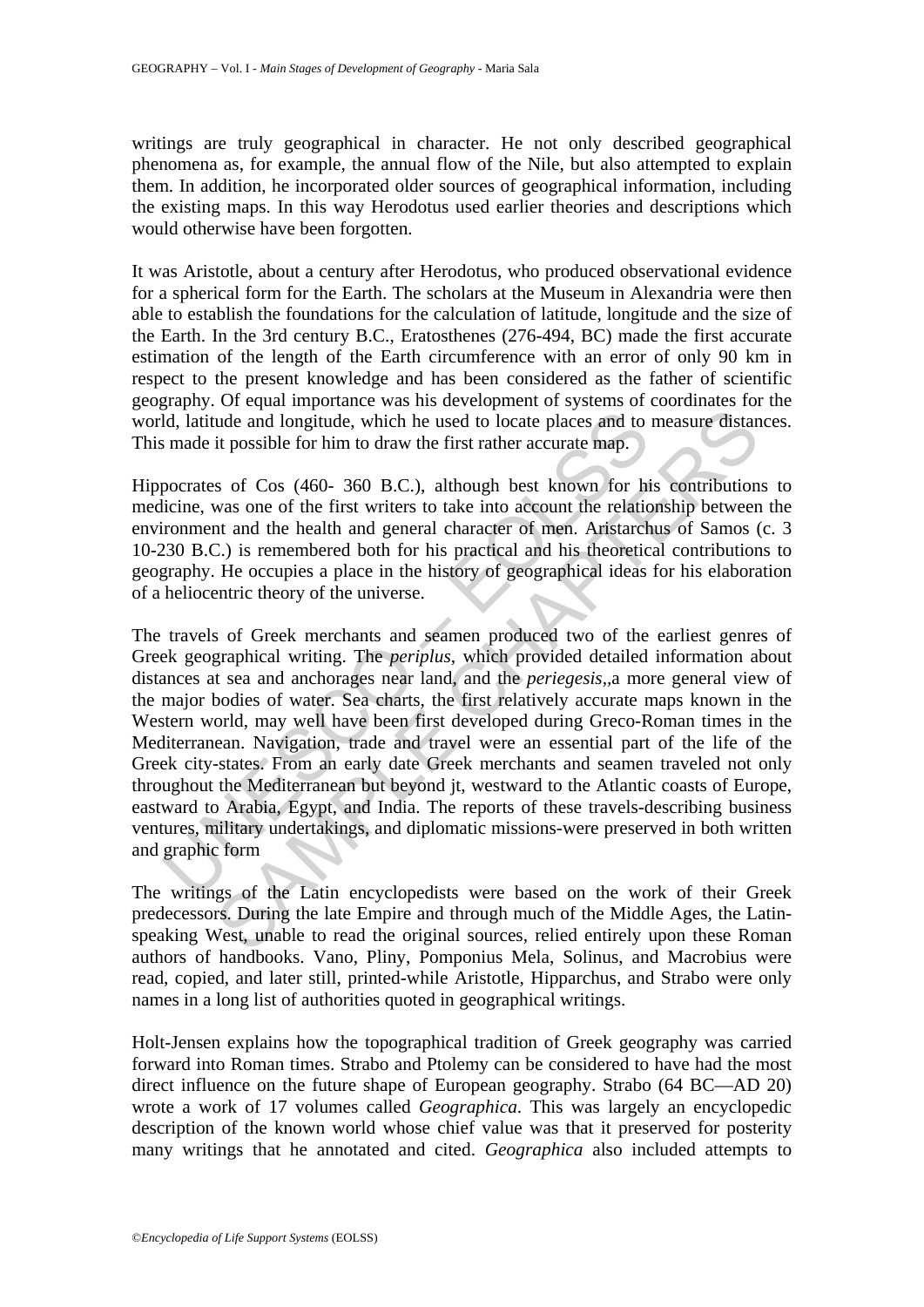explain cultural distinctiveness, types of governments and customs in particular places. The significance of natural conditions for cultural development was discussed in relation to a number of places, especially in the description of Italy.

The contributions of Ptolemy (2nd century A. D.), who was an astronomer, were descriptions of the known world that he called chorography, emphasizing that geography was concerned with the whole Earth and that therefore the mathematical sciences are central to geography. Ptolemy (AD 90-168) wrote a major work in eight volumes, which is now known as Ptolemy's Geography. The first volume explained the principles for calculating the dimensions of the Earth, its division into degrees, calculations of latitude and longitude, and a discussion of map projections. The eighth volume contained maps of different parts of the world. Other volumes included tables of latitude and longitude for 4000 places.

Although it was widely known how to calculate geographical latitude from the altitude of the Sun in Ptolemy's time, calculations had only been made for a handful of places. The calculation of longitude was then only possible by estimating the length of journeys from one place to another and so many of Ptolemy's locations for places were erroneous. His biggest mistake was to underestimate the size of the Earth, rejecting the almost correct estimate of Eratosthenes in favor of a reckoning made by Posidonius in about 100 BC.

### **3. Middle Ages**

### **3.1. Muslim Geography**

lough it was widely known how to calculate geographical latitud<br>ne Sun in Ptolemy's time, calculations had only been made for a<br>calculation of longitude was then only possible by estimating the<br>neous. His biggest mistake t was widely known how to calculate geographical latitude from the alti<br>in Ptolemy's time, calculations had only been made for a handful of plation<br>of longitude was then only possible by estimating the length of pour<br>plac While accomplishing the pilgrimage to Mecca, Moslems traveled across much of the Old World relying on written geographical information and often adding greatly to it. The Moslem contribution to geography took many forms. Possibly the most important was the translation and absorption of knowledge from various sources, mainly from Greeks. The preservation of these writings was essential later on for the revival of geography in the Christian world. A second contribution was the compilation of geographical descriptions of the world of Islam, which extended from the Atlantic to the Pacific. Muslims also made original contributions in mathematical geography and surveying.

With the rise and spread of Islam  $(7<sup>th</sup>$  to  $14<sup>th</sup>$  century A.D.), Muslim geographic knowledge increased considerably as a result of travel for religious and economic reasons. Geography has always been a special interest to Muslims as many religious rituals such as fasting and prayer required the appropriate knowledge of time and direction. This sense of time and direction encouraged an early stage the development of relevant instruments for measurements. One of the earliest observatory stations was established by the Arabs in Damascus, Baghdad and Cairo.

During the Middle Ages the Muslims had more advanced culture than did most of medieval Europe, specially in Al-Andalus. They had made great discoveries in various fields and, above all, preserved many of the writings of ancient Greek, Roman and other oriental civilizations. Learned men with knowledge of Arabic and Hebrew translated into Latin many manuscripts. The centers of learning in Muslim Spain were thriving,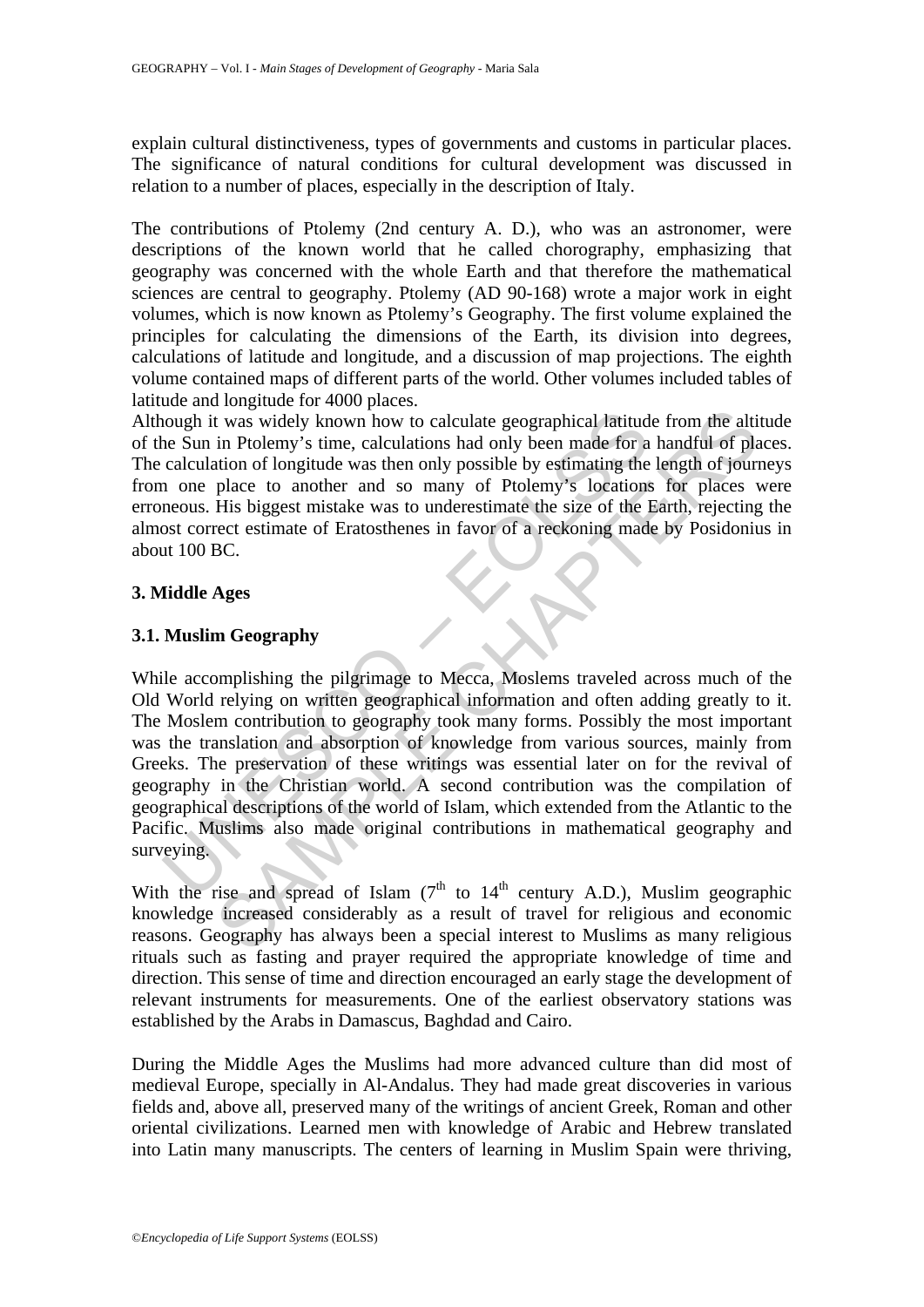with scholars from many places and particularly so from Europe. Spain became the land of contact between Islam and Christianity. As Arabic was the language of culture and learning, many books were translated from Arabic into Latin and other European languages including German, French and English. It is worth mentioning that during the X century there was an important school of translators in Ripoll Monastery, in the Catalan Pyrenees near the French border. Gerbert d'Orlhac, who became Pope Sylvester II (999-1003), obtained in Ripoll his scientific background that he later introduced in Europe

Pilgrimage to Mecca gave way to the production of detailed travel guides. Al-Idrisi (1099-1180) completed a descriptive geography in 1154 that described the towns and territories of many places, the nature of agriculture and settlements, and the extent of its seas, mountains and plains. Ibn Khaldun (1332-1406) is a more substantial scholar, whose contribution to historical geography was major.

is contribution to historical geography was major.<br>
of the more outstanding and original contribution of Muslims to<br>
field of regional and mathematical geography, as well as in su<br>
to of the studies were concerned with reg Iribution to historical geography was major.<br>
more outstanding and original contribution of Muslims to geography we<br>
f regional and mathematical geography, as well as in surveying. Althe<br>
he studies were concerned with reg One of the more outstanding and original contribution of Muslims to geography were in the field of regional and mathematical geography, as well as in surveying. Although most of the studies were concerned with regions or individual countries, some contributions were highly specialized dealing with only one topic, such as climate or plants. The regional approach is represented by the many books written with the title *Al-Masalik wa Al-Mamalik* ("Roads and Provinces") and those with the title *Al-Bilad* (Countries). The treatment in these regional studies covers all aspects, both physical and human.

The influence of Ptolemy's geography on the first generation of Arab geographers was considerable, and most Arab writers looked at the work of this Greek scholar with admiration and respect. Most Muslim geographers such as Al-Maqadisi (945-1000) followed the scientific method in compiling their works. The zeal of the Muslims to travel to collect accurate firsthand information may be revealed by the examples of Ibn Battuta (1304-1368) whose journeys covered over 75000 miles and took 28 years to complete, and Al-Maqadisi (945-1000) who was willing to pay up to 10000 dirhams to finance his travels.

On the whole it may be said that Muslim geographers paid less attention to the physical aspects of geography as compared to the human ones. Nevertheless there was reference to landforms, oceanography, climatology and biogeography. Human geography covered almost all the modern branches, such as cultural, urban, medical and economic. The contribution of Muslim geographers to cartography during the Middle Ages amounted to hundreds of maps and diagrams.

## **3.2. Christian Geography**

The earliest contribution of Christian geography was, like that of Muslim contributions, the production of guidebooks for pilgrims, in this case traveling to the Holy Land. This can be exemplified by the *Bordeaux Itinerary* and by Bishop Eucherius' *Epitome . . .about certain holy places.* A second type of Christian geography is based entirely on scripture, as in the case *Christian Topography* by Cosmas. The third genre was the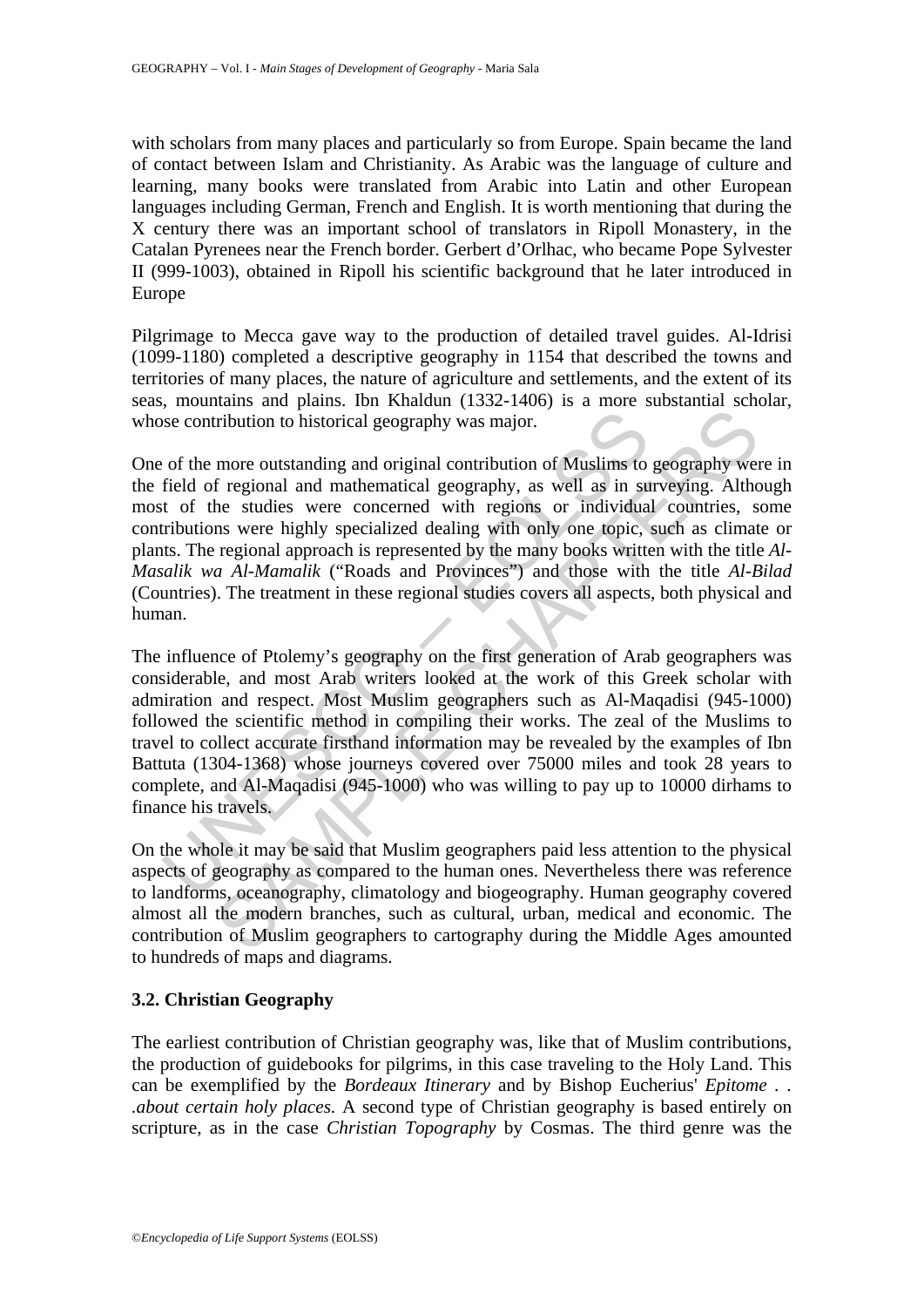encyclopedia, a form already well established in Roman times, being the best example the *Etymologiae by* Isidore of Seville.

It is to the Byzantines that we owe the survival of Ptolemy's work, but few examples of actual Byzantine geographical writing exist. One is that of Procopius, a historian of the age of Justinian and the second that of Constantine VII, an emperor-statesman who ruled the Byzantine Empire during the tenth century.

David Livingstone suggests that the translation of Ptolemy's *Geography* into Latin in 1410 was a milestone, not least because he had devised a system of geographical coordinates by which any point on the surface of Earth could be identified. The new availability of this work, together with the use of the compass since the 11th century, and the idea that the ocean was not so much a barrier to movement but rather a waterway, stimulated taking seriously the possibility of westward exploration.

The age of discoveries, which mostly took part during the late fifteenth and early sixteenth centuries, navigators managed to circumnavigate Africa opening a direct sea route to the spice lands of Southern Asia. And a New World was found to the west, later called America, and by sailing around its southernmost extremity it was possible to sail around the whole world. The result was a complete change on the view of the world and of geography.

ervay, stimulated taking seriously the possibility of westward exp<br>age of discoveries, which mostly took part during the late f<br>ease of chemicies, navigators managed to circumnavigate Africa op<br>e to the spice lands of Sout stimulated taking seriously the possibility of westward exploration.<br>
In stimulated taking seriously the possibility of westward exploration.<br>
In discoveries, which mostly took part during the late fifteenth and enturies, While the *Cosmography* of Martin Waldseemüller, a humanist-scholar of the turn of the sixteenth century, has still a traditional concept of geography and is only slightly affected by the discoveries, the real geographical change of view comes from the descriptions of the Portuguese voyages along the African coast and into the Indian Ocean and of Columbus' reports of his travels. It is interesting to note that Columbus never accepted to have found new lands, thinking that he had arrived to India, due to the fact that his calculations were based on Ptolemy's, which underestimated the real length of the earth circumference instead of those of Eratostenes that were more correct.

The writings of these navigators produced a great deal of geographical information. Columbus describes the first glimpse of the West Indies in his *Journa*l (1451-1506) preserved by the Spanish historian Las Casas, and on his formal report to Ferdinand and Isabelle. The letter is the oldest authentic document of the European presence in the New World. He writes of high mountains, broad sketches of country, forests and extremely fruitful fields excellently adapted for sowing and grazing, building dwelling houses, excellent harbors, and a wealth of rivers. He also mentions differences between islands. He also describes the inhabitants, their appearance and way of living.

The best maps showing the results of discoveries were drawn, engraved, and published in Italy. But the credit for reforming geography, for giving up-at least in part- the exclusive reliance on classical and biblical authorities, and for introducing personal observation belongs to the German humanists.

## **4. Early Modern Times**

#### **4.1. Astronomy and Universal Geography**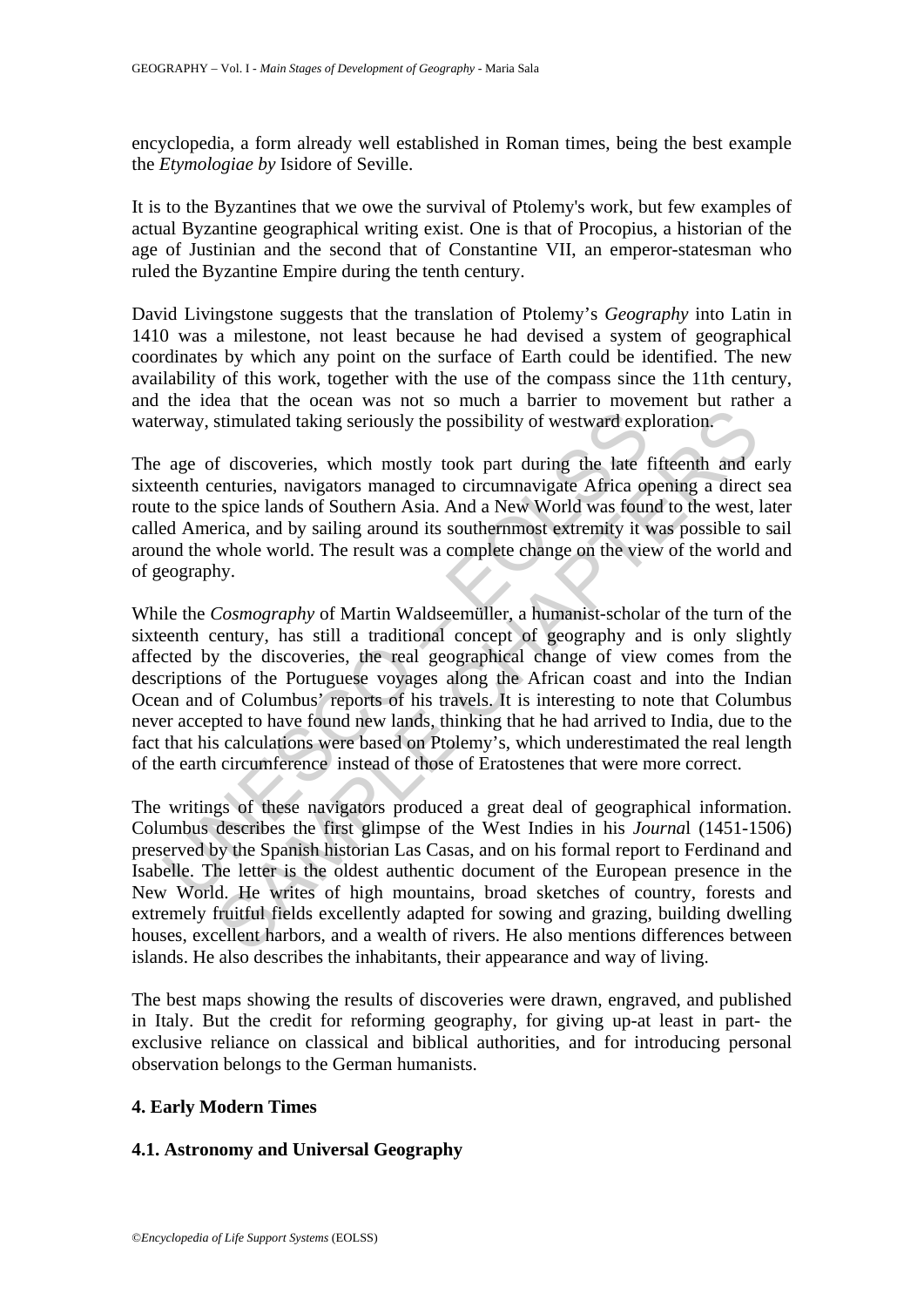As Kish points out, Cassini, a seventeenth century astronomer, determined the exact time of the appearance and disappearance of the satellites of Jupiter and published these data in an astronomical almanac, the *Ephemerides*. French scientists working under Cassini's direction were able to develop an accurate method of determining longitude. The result of their work was a world map, published in 1696, bearing Cassini's name; which was the first map giving the longitude of a number of places around the world.

The introduction of optical instruments into the field of geodesy enabled scientists to accurately measure an arc of the meridian. These measurements were carried out by several expeditions led by French scientist on the equator, in Lapland and in France. The final computation led, in 1791, to the establishment of the metric system. The French surveys had also confirmed Newton's definition of the earth as a rotational spheroid.

eroid.<br>
Seraral view of the earth, its shape, and dimensions, as did Phrace and view of the earth, its shape, and dimensions, as did Phrace and the control of Universal Geography, a text that was popular during enterent ce Cal writings at first followed closely the established custom of presentiative of the earth, its shape, and dimensions, as did Philip Cluver in to Universal Geography, a text that was popular during the first half of a cen Geographical writings at first followed closely the established custom of presenting a general view of the earth, its shape, and dimensions, as did Philip Cluver in his *Introduction to Universal Geography,* a text that was popular during the first half of the seventeenth century. The first work to introduce a more disciplined approach to the subject of geography was the *Geographia Generalis* of Varenius, published in 1650. It was reprinted in 1672 and again in 1681 in Cambridge, where Isaac Newton used it as a text for his students. The works of Cluverius and Varenius were standard until the middle of the eighteenth century and bring us to the threshold of the development of modern geography as a discipline. About Varenius contribution to geography see Section 4 in *Geography*

# TO ACCESS ALL THE **25 PAGES** OF THIS CHAPTER, Visit: http://www.eolss.net/Eolss-sampleAllChapter.aspx

#### **Bibliography**

- - -

Abler, R.F., Marcus, M.G. & Olson, J.M. (eds.) (1992). *Geography's Inner Worlds: Pervasive Themes in Contemporary American geography*. Rutgers University Press, New Jersey [This book presents comprehensive account of contemporary American geography focusing on what geographers of all specialities have in common intellectually]

Buttimer,A. & Wallin,L (eds) (1999). Nature and Identity in Cross-Cultural Perspectives. Kluwer Academic Publishers, Dorchecht [This book explores some of the fundamental ideas which have shaped Western attitudes toward the natural world..." ]

Chorley, R.J. & Haggett, P. (Eds.) (1967). *Models in Geography*. London Methuen [A collection of papers presenting the model approach in different branches of geography]

Davies, W.K.D. (1972). *The conceptual Revolution in Geography.* University of London Press Ltd. London. [A collection of emphasizing the change in geographical approach that gives primacy to methodology, the role of ideas and the systems approach ]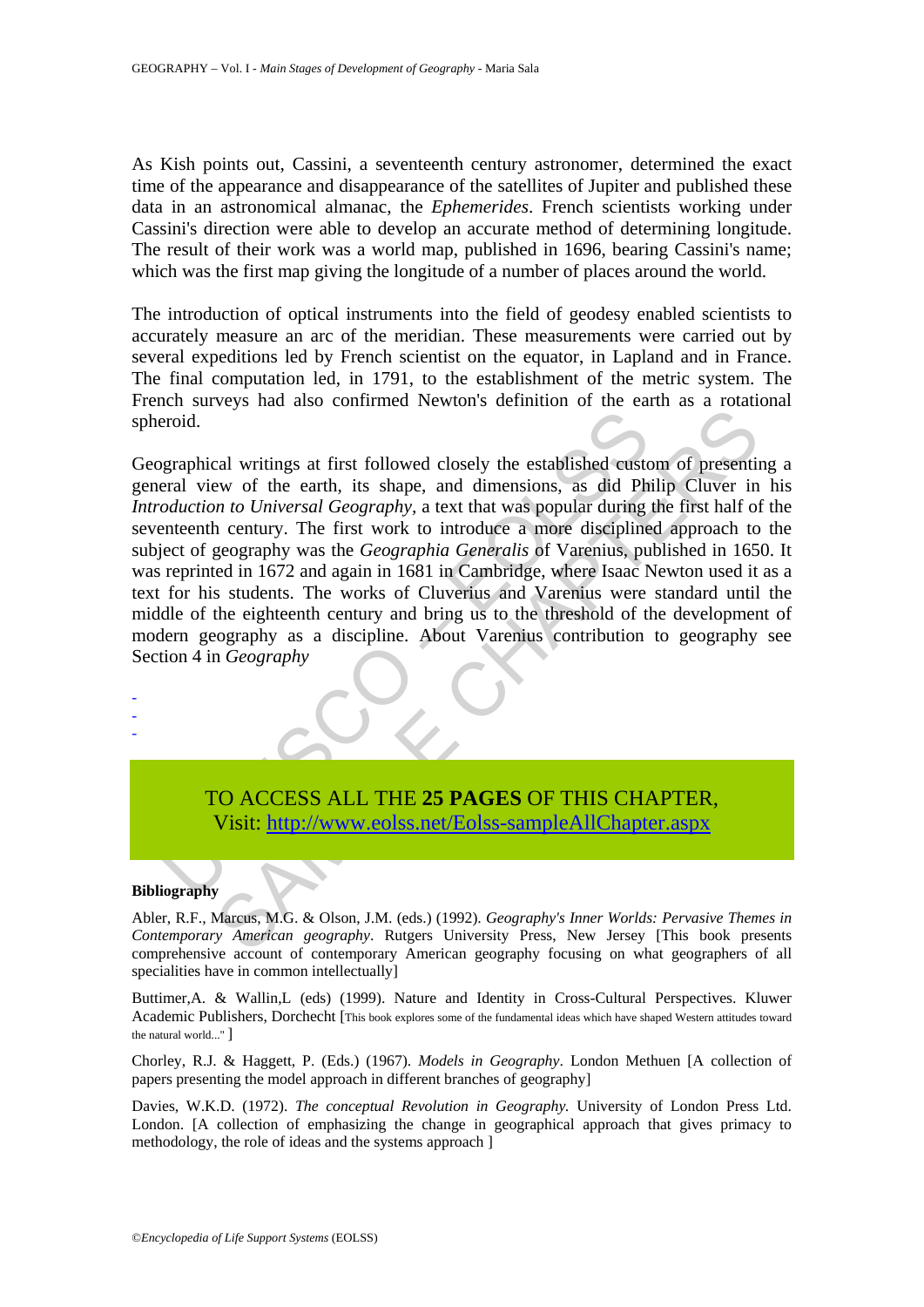Dickinson, R.E. (1969). *The Makers of Modern Geography*. New York: Friederich A. Praeger publishers. [A classical book on the history of geography and the scientists that were protagonists ]

Haggett, P. (1979). *Geography. A modern Synthesis*. Harper International, New York [The most widely priced textbook presenting the range of geographic topics presented as a stimulated introduction to the discipline ]

Hartshorne, R. (1939). *The Nature of Geography: A Critical Survey of Current Thought in Light of the Past*. Lancaster, Penn.: Association of American Geographers. [A classical treatise on the nature of geography emphasizing the regional aspects ]

Holt-Jensen, A. (1981). *Geography its history and concepts. A student's guide.* Harper & Row Publishers. London. [A clear and complete guide to the ideas ans focuses in geography]

Huntington, E. (1924). *The Character of Races as Influenced by Physical Environment, Natural Selection and Historical Development*. New York: Charles Scribner's Sons [The book that presented for the first time a deterministic interpretation of geography ]

Hull,O. (1964). *Frontiers of Geography*. Macmillan, London [The book introduces some of the topics that relate geography to the problems of everyday life ]

Johnston, R. J. (ed) (1985). *The future of Geography*. Methuen & Co. Ltd. London. [A collection of essays on the content, philosophy, methodology and social implications of geography]

Johnston, R. J. (1997). *Geography and Geographers: Anglo-American Human Geography Since 1945* (5<sup>th</sup> Edition). London: Arnold. [The book is basically a reconstruction from published material of philosophical and methodological debates within human geography ]

Johnston,R.J. & Claval,P. (eds.) (1984). *Geography Since the Second World War*. Croom Helm, London [A collection of papers presenting several modern trends in geography]

Kish, G. (ed.) (1978). *A Source Book in Geography*, Harvard University Press, London. [This volume is composed of examples of writings that may be called geographical, chronologically ranging from Xinese, biblical, early Greek anad muslim texts, to the first formal statements on geography as a science. ]

O. (1964). *Frontiers of Geography*. Macmillan, London [The book introduces geography to the problems of everyday life ]<br>ston, R. J. (ed) (1985). *The future of Geography*. Methuen & Co. Ltd. Lor<br>son the content, philosoph 4). *Frontiers of Geography*. Macmillan, London [The book introduces some of the topics<br>
1). (ed) (1985). The future of Geography. Methuen & Co. Ltd. London. [A collectic<br>
1). (ed) (1987). *Geography, methodology and soci* Livingstone, D.N. (1992). *The Geographical Tradition: Episodes in the History of a Contested Enterprise*. Oxford: Blackwell Publishers. [A look at what people have taken geography to be over the years and to acknowledge the transformations that the geographical tradition has undergone, specially under the impact of Darwin]

Needham,J. & Wang Ling (1970). *Science and Civilisation in China*, Cambridge University Press, Cambridge.

Peet, R. (1998). *Modern Geographical Thought*. Blackwell, Oxford. [A detailed critical account of the development of thought in twentieth century geography.]

Stoddart, D. R. (1966). "Darwin's impact on geography." *Annals of the Association of American Geographers*, 56.3: 683-698. [Documents the decisive importance of Darwin's ideas in the development of geographical thought.] … ]

Stoddart, D. R. (1975). 'That Victorian science': Huxley's Physiography and its impact on geography. *Trans. Ins. B. Geogr*., 66. [A historical review of the evolution of geography and of the influence of the physiography approach

Stoddart, D. R. (1986). *On Geography and its History*. Oxford: Blackwell. [A source book on the modern history of geography ]

#### **Biographical Sketch**

**Maria Sala** is Emeritus Professor of Physical Geography at the Department of Geography and Regional Science, University of Barcelona, and has a BA (Hons) degree in Geography (Physical Landscapes) and a PhD (Hons) degree in Geography (Fluvial Geomorphology) from the University of Barcelona.

Maria Sala founded and leadered the GRAM, Mediterranean Environment Research Group, which is recognized and funded by the University of Barcelona and the Catalan Autonomous Government. Her current research interests lie in the fields of fluvial geomorphology, soil and slope erosion, catchment hydrology and water quality. Work in these fields has mainly been undertaken in the Catalan Coastal